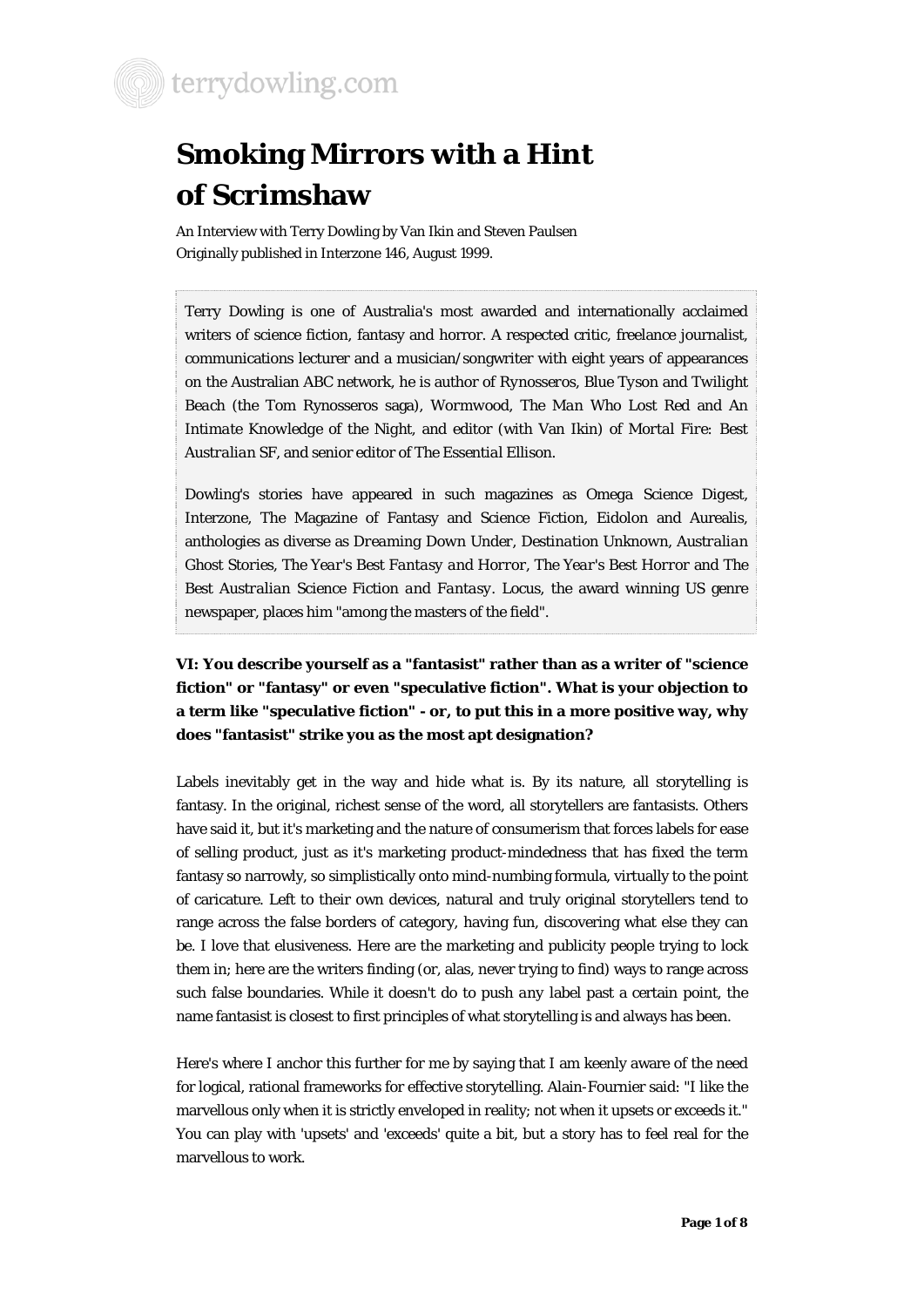#### **SP: Why do you feel drawn to the fantastic? What does it do for you - or for the world - that is so vital?**

In many ways, I find myself instinctively continuing something very close to what the Surrealists sought in the early decades of the century: an overhauling of perception, a challenging of assumptions and conventions, an attempt to undermine and then remake the commonplace to release the numinous power existing in the moment. It's needed more now than ever, given the saturation of information, the overloading of our individual dataspheres, and a general desensitisation to reality. I see the best fantastic literature as being enriching, challenging and subversive in this way, using these things to re-energise our lives, to send the message: pay attention, notice what is, to reintroduce us to things as fundamental as cause and effect and what it means to belong. We're precisely specialised for reading this environment, with the added gift of being able to step outside it and model alternatives. What a remarkable gift! So often we forget to do so. If you play it right, judge it carefully, you can get moments of acute focus and personal liberation, a sense of being truly alive in moments of disquiet and delight, when the universe you thought you knew feels suddenly new again or even wrong in some way, and you as reader find yourself in the curious position of *re-choosing* orthodoxy, of rediscovering and re-defining your relationship with yourself as you fit into reality as a briefly re-choosing outsider.

With this is the delight that the marvellous brings, the exaltation and liberation of the spirit, the elan that comes with the unexpected encounter and being surrounded by the marvellous. Among so many other things, our neurotransmitters and hormones are designed to deliver rapture and delight. That's where this style of fiction works so well. Nothing is fixed, nothing is sacred. Anything is permitted. Whether it's found in the closing scenes of *Solaris*, a Greg Egan short story or John Crowley's *Aegypt*, there is a recognition and an exhilaration available. No wonder Einstein said: "The most beautiful experience we can have is the mysterious." Little wonder that early in the century Andre Breton, dealing with the vivid lived reality of 1924, said: "Let us not mince words: the marvellous is always beautiful, anything marvellous is beautiful, in fact only the marvellous is beautiful."

# **VI: You have always felt close to the Surrealists, haven't you? It's a connection that goes back at least as far as your Master's thesis on J.G. Ballard, which in itself was ground-breaking because it was the first dissertation on sf ever approved by Australia's oldest university.**

I have always felt a connection with the Surrealists and how they explored the nature of reality and prized disquiet and the marvellous as a means of letting the observer see things with 'new eyes'. My master's thesis, *Beguiled into Crisis: J.G.Ballard and the Surrealist Novel*, focused on Surrealism as an ongoing and *evolving* form and on its connection with today's literature of the fantastic, particularly those forms labelled science fiction, fantasy, horror and what gets called magic realism, particularly in connection with the work of Ballard. I had dues to pay and believe, to paraphrase an old Procul Harum song, that we're taking turns in trying to pass it on. I suggested - with the arrogance of youth, I'm sure, but also with a conviction I still feel - that Surrealism was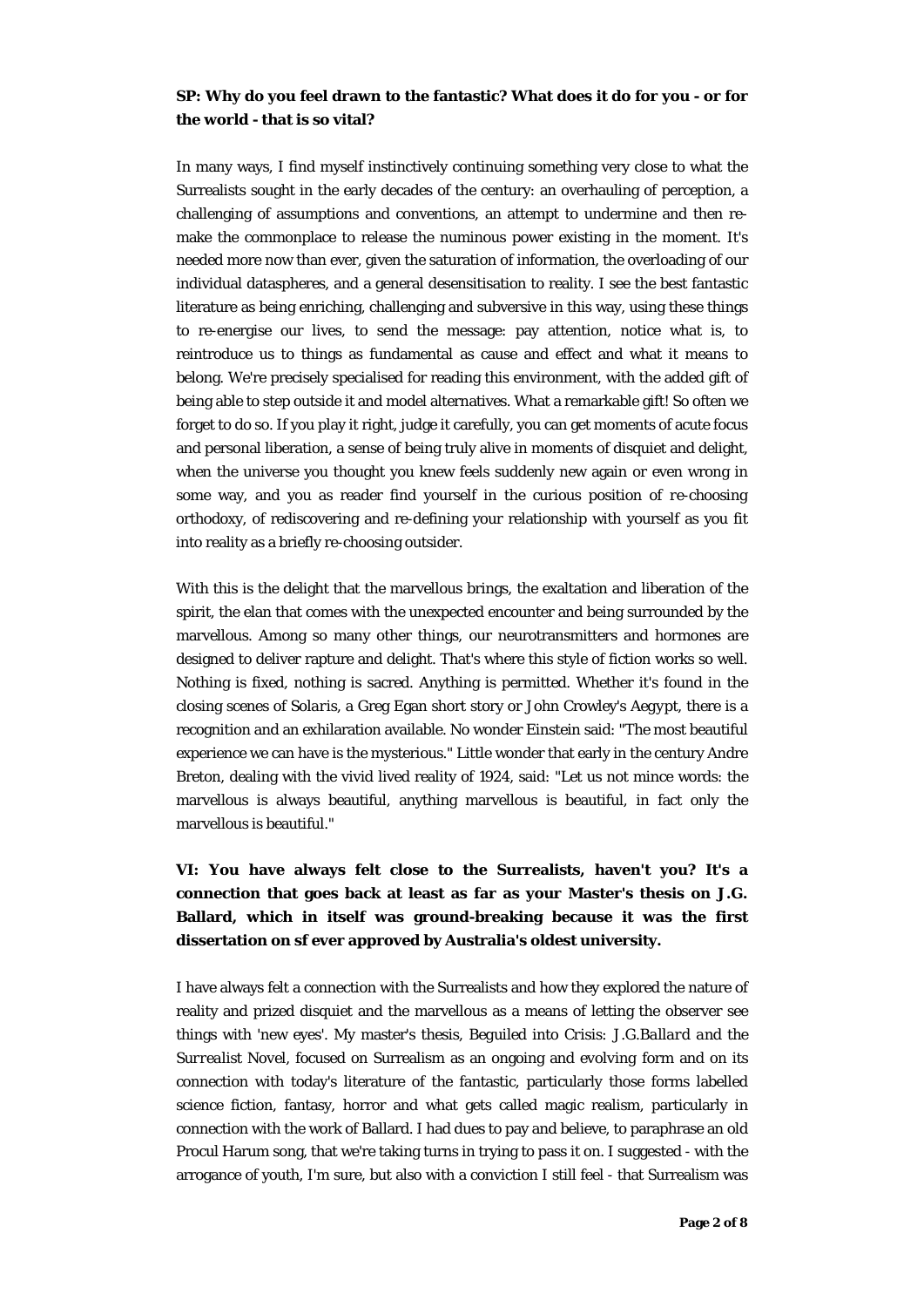a response to what I called the First Reality Crisis in human affairs, then claimed that a Second Reality Crisis (in many ways the opposite of the first) was presently occurring, with writers like Ballard and Philip K. Dick tracing its form and progress.

#### **VI: What were these two Reality Crises? And what phase are we in now?**

TD: There was a major realisation at the end of the 19th century that European civilisation was too rigorously rational, too out of touch with the importance of the individual self as an unconscious as well as a conscious being, that humanity was isolated from its inner dynamic forces. Some thinkers and observers found there was a crisis in the basic perception of what human was, in the very processing of what we were, and saw that our senses alone were not enough to provide a full idea of self as we related to the universe. With Freud and psychoanalysis, the Surrealists and the likes of Carl Jung, amidst all the social and political ferment of the age, this changed. Proportion was restored in a dynamic and most exciting backlash.

The second crisis is marked by the alienation of the individual from phenomenal reality. Now it is no longer a question of removing barriers between inner and outer reality so they can interact as they truly should (and do), but of using all available sensory and mental resources to discover which elements of that interaction are which.

Our present phase? We're deep in the second crisis - casualties of having too many facts, too many manufactured, consumerised realities, of - in marketing notably, politics definitely - truth being the first casualty of self-interest, and that being seen as an appropriate ethical stance as we shift from civic to corporate values, of living in an age (perhaps the first in history ever to do so) where we finally accept that we *cannot* hope to predict the future, can only allow that there will be exponential change, can only shuffle the paradigms to keep us open-minded, bright-eyed and alert to possibility. We're in an era which is increasingly, ironically, alarmingly Pre-Copernican, where many people cannot explain why planes fly or prove the Earth is round, where few people bother to track Rene Magritte's impact on the iconography of the century or know what's wrong with an episode of *Xena* having a pharaoh named Ishtar, where the courage and grace of Giordano Bruno and Hypatia, Marcus Aurelius and William Tyndale are lost to us, where the destruction of the Library at Alexandria is forgotten, where things as basic as the implications of the British winning at Waterloo or Bill Gates speaking English are rarely considered. As a celebrity recently said in a TV interview: "Well, television has been around for hundreds of years now and not much has changed." When I recall television programs like Jacob Bronowski's *The Ascent of Man* or Carl Sagan's *Cosmos*, I try to remember to remember the importance of what needs to be done. We need our paradigm shufflers, our eloquent generalists, explainers and diligent storytellers - our possibility-modelling fantasists - more than ever.

### **SP: Can you relate this concept of Reality Crisis directly to your stories and explain how the link works? How does a Dowling fiction specifically tackle this issue?**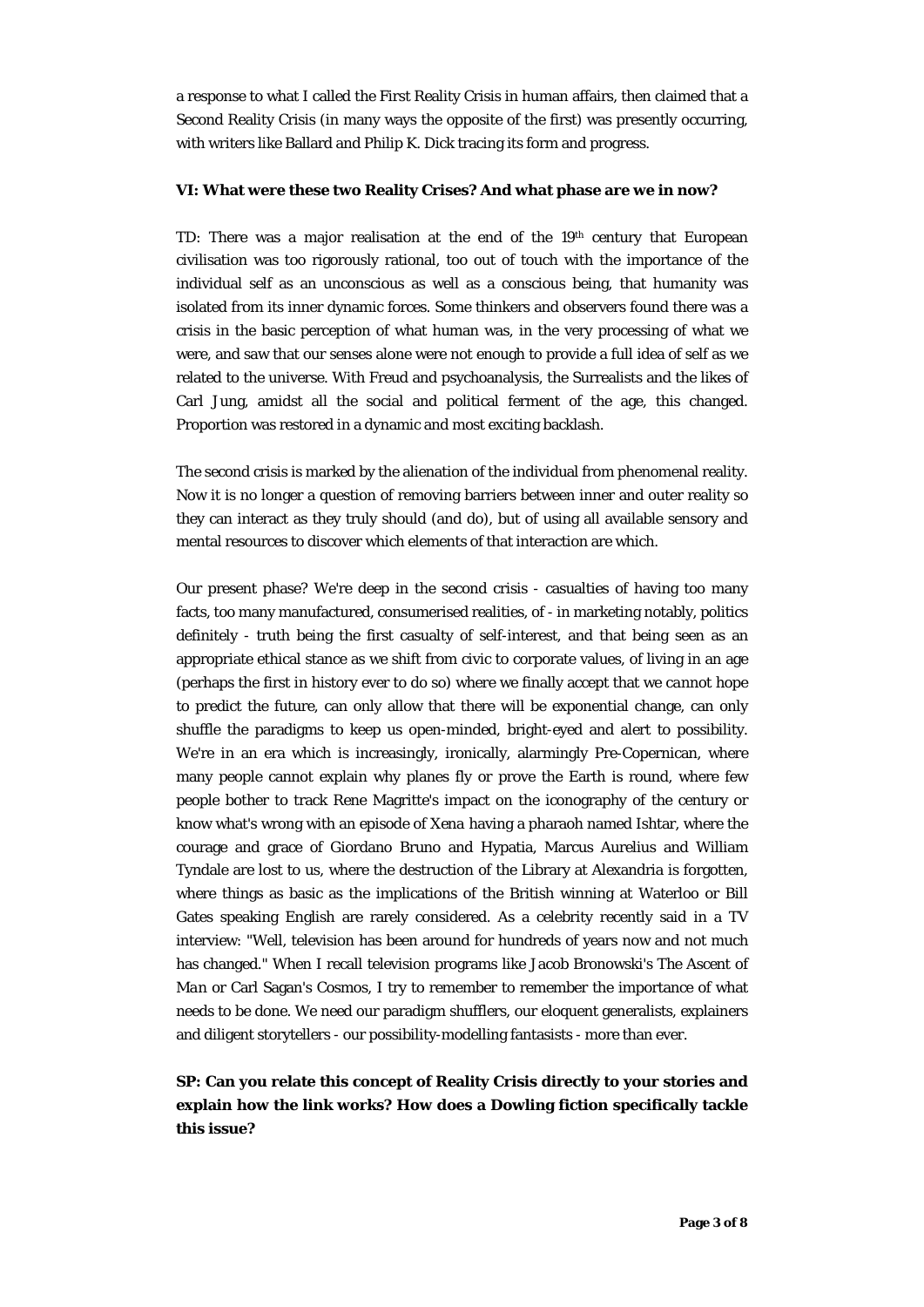I'd like to think by giving vivid and focusing alternatives, by creating moments of intense seeing, intense disquiet - the French *inquietude* - that pry us loose from our complacency and hopefully re-sensitise us to the commonplace. It's an intuitive thing rather than a planned formal task. I'm aware of it more in my stories of unease than anything else I write, but since it's something I prize, I suppose it's inevitable that it emerges in *how* I do what I do. Entertaining and pleasing have to be both the mask and the substance. I'm aware of other intuitive factors: like avoiding moralising, excessive satire and didacticism at all costs. But while storytelling may just be smoke and mirrors much of the time, the author should try to make the smoke as perfumed, euphoric and addictive as possible, with just enough piranhas hiding in the shadows, and the mirrors should be honest enough, sharp enough, tricky enough to keep faith yet betray and provoke. In fact, in classic Surrealist fashion, if we are earnest about beguiling the reader into crisis with such rewards, we should try to use the safe, accepted, comfortable, mimetic forms to deliver profoundly affecting moments where forms and expectations are both reaffirmed yet violated - both, that was one of Surrealism's most powerful insights, the reconciliation of opposites - where expectations are both fulfilled yet given new unexpected edges and aspects: smoking mirrors, for instance, or perfumed razors. New eyes. It's not always easy to achieve. Too often it smacks of being contrived. Balance is everything.

**SP: Aspects of your work are intensely and intricately visual. Your emphasis may be upon concepts and significances, but you always take pains to ensure that your reader can see whatever exotic creations you are offering. This visual quality clearly arises from your own approach and vision, but at the same time it links with certain traditions in Australian literature. (For example, Australian Nobel Prize winner Patrick White always claimed he wished to be a painter but could only paint in words.) What is your association with the visual arts?** 

I've always been strongly visual, always kept sketchbooks, even won a school art prize as a kid. Around age fifteen I developed a great fondness for the work of the Surrealists, notably Paul Delvaux, Salvador Dali, Max Ernst, Rene Magritte and Giorgio di Chirico. Coincidentally, I was discovering the work of Ballard, Jack Vance, Ray Bradbury, Cordwainer Smith around the same time, and so had a vivid exposure to both images and words achieving similar powerful effects. If you add some horror collections edited by Charles Higham and allow for a solid enjoyment of adventure films, you start to see an author and process profile emerging.

Now it's 1999 and I believe, as Ursula LeGuin says in *The Left Hand of Darkness*, that: "It is good to have an end to journey towards; but it is the journey that matters, in the end." The staging of any journey is very important: the sights, the smells, the being there. Intense focus, intense seeing, a keen sense of place and self-in-place. These things were gifts from the authors I've mentioned and so many others. And when they *weren't* there, I found that I was providing the vividness of the visuals myself. I'm sure others have found this on re-reading books they loved. *We* often ennoble less than truly wonderful works with our own visual imaginations. We make up the shortfall in what *we* need them to be.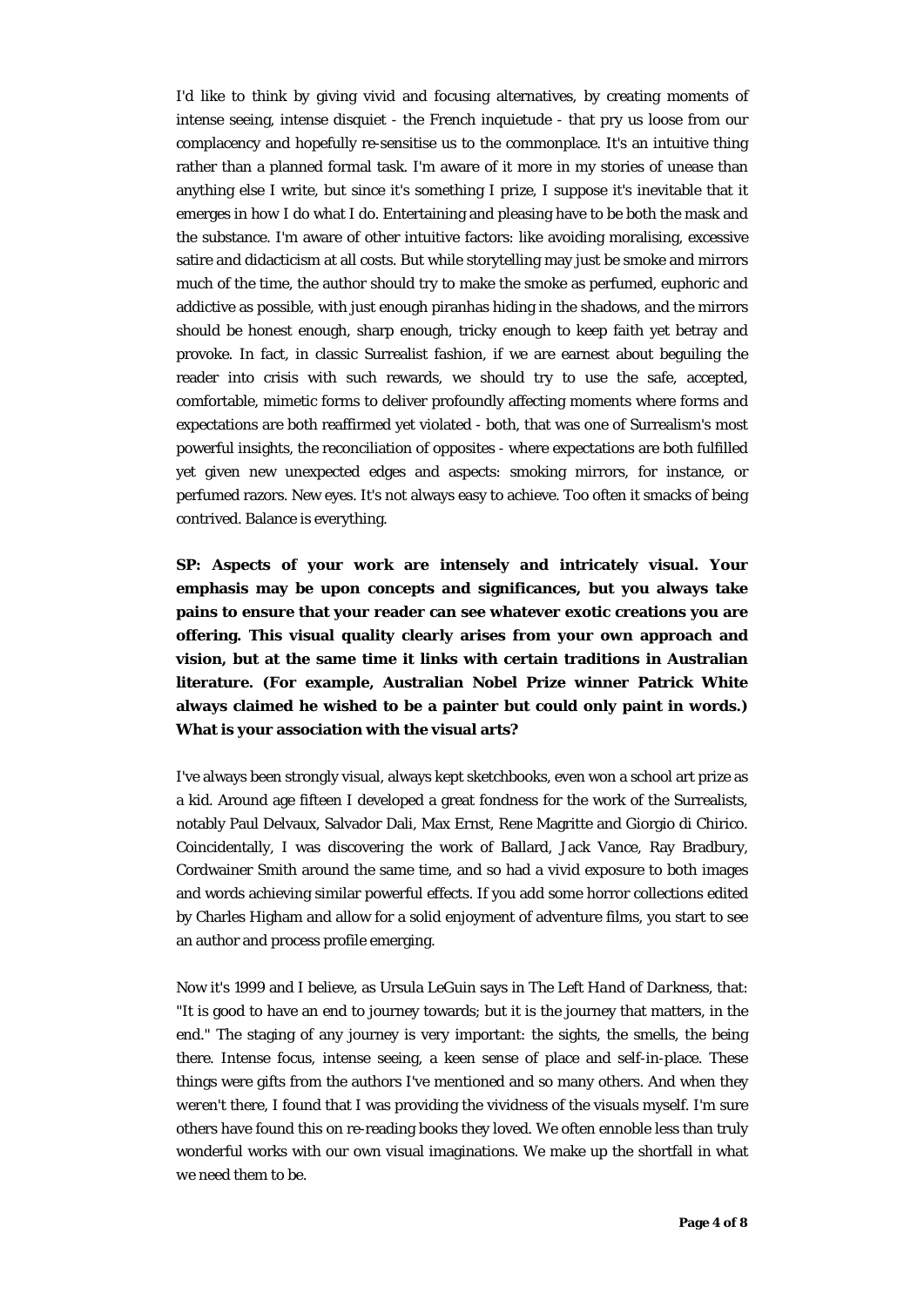As for Australia, it's still very much a blank canvas in so many ways. You cannot have a continental land-mass with a mere 18 million people, most living on the coast, three quarters of the population in thirteen cities, and not feel a sense of emptiness, of possibility. You cannot help but project onto that emptiness. It's not often talked about, not often formalised that much - "Oh, look at all that emptiness! I wonder what effect it's having on my psyche?" - but it makes for a constant, deep-down exercise in the act of becoming. One of the oldest, most stable land-masses, yet barely two hundred years old in anything like a European sense of history. An ancient place, newly in the present, made for futures. And now I've formalised it too much.

As you say, some authors, White and Ballard among them, have said they wanted to be artists. I too would love to be a painter. I respond so well to visual stimuli and collect images all the time, do sketches, photograph streets, sunsets, vistas, found objects. Artists often provide triggers for stories. It's no coincidence that Surrealism - originally a philosophical, literary and socio-political movement - should be remembered for its striking imagery. One of the first stories I ever wrote involved a journey into Dali's *The Burning Giraffe*, a way of resolving the painting. Just as Ballard's "The Screen Game" appears to be set within Dali's *Metamorphosis of Narcissus* and *Cry Hope, Cry Fury!* within "Sleep", I like to resolve images that have moved me. A prime example of this is my story "No Hearts to Be Broken", inspired by Shaun Tan's wonderfully mysterious painting "Sea Butterflies". I obtained his permission, completed the tale, and had the thrill of seeing both story and painting appear in the March 1997 *Interzone* apparently the first-ever cover for a professional overseas sf magazine by an Australian artist. Another Tan painting inspired my forthcoming book *Blackwater Days*.

**VI: You have also had a long-standing association with artist Nick Stathopoulos, from his earliest appearances in the journal** *Science Fiction: A Review of Speculative Literature* **through to the present moment, when he stands nominated for a Hugo. The Stathopoulos connection has clearly played a role in shaping the vision behind your Tom Rynosseros cycle of stories.** 

Yes indeed. From when I first started my Tom Rynosseros tales in the 80s, I've had the honour of having Nick visualise that world for me, giving it the right air of mystery and possibility. It's a rich cross-pollination. We also shared the heartbreak of having *Omega Science Digest* fold one issue before it ran a twelve-page feature on the Tom Rynosseros future fully illustrated by Nick.

## **SP: Where do you stand with the Tom Rynosseros series at present? Your most recent work has tended to be mainly horror fiction; does that mean we won't be seeing so much of Tom in future?**

a fourth Tom book is complete, awaiting a publisher. Because they're linked story collections, I've had the usual resistance from the marketing people at the larger imprints (the Book Club edition of *Rynosseros* in the US notwithstanding). They want novels, preferably formula, the thicker the better. But the book is done and Tom's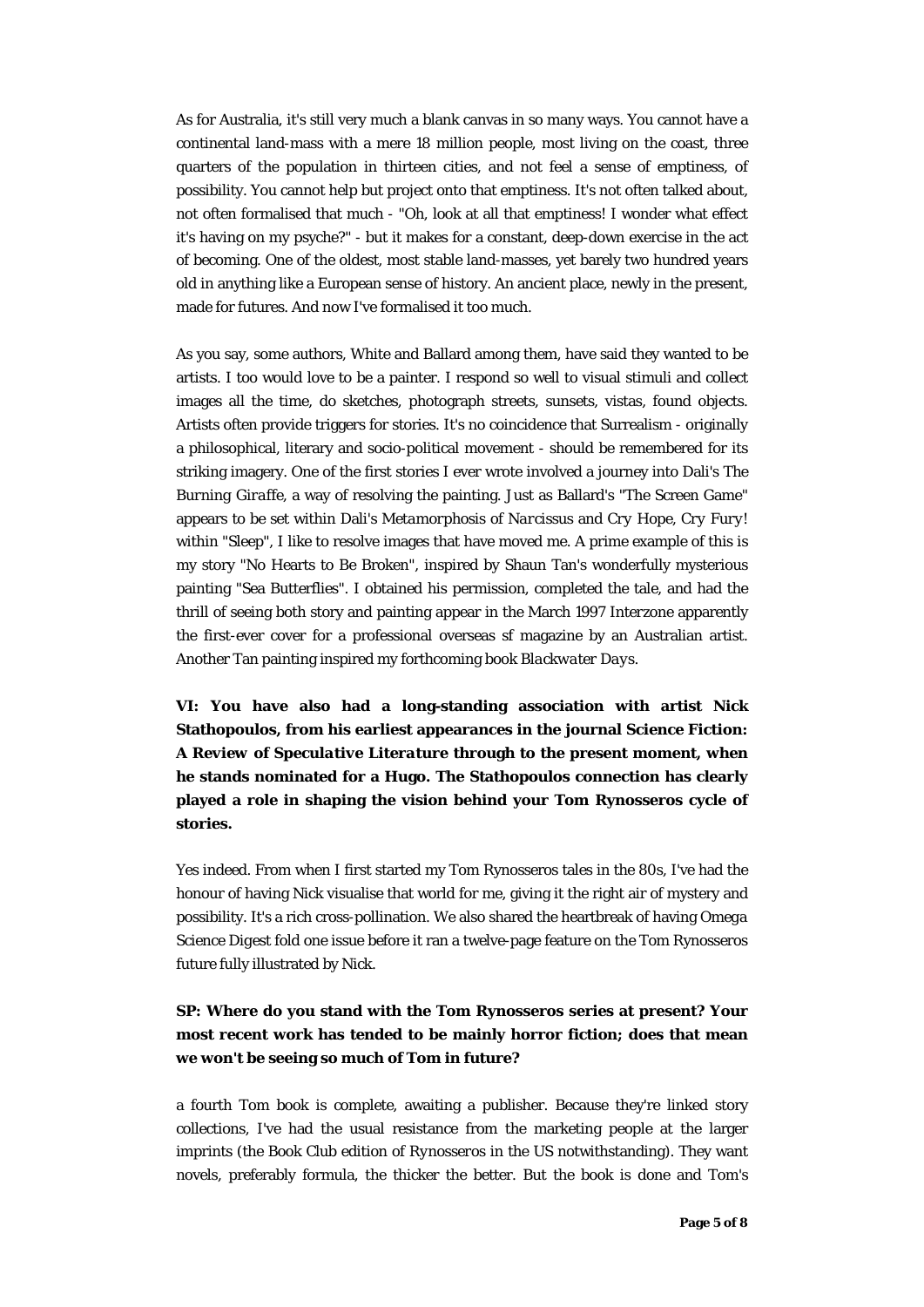adventure will continue as long as the journey feels right. He is one of my ways of rediscovering and re-choosing my life.

My recent published work only seems to be horror (it's more terror and disquiet than horror, but oops, that's labels again) because that has drawn the most public attention recently. I could argue that if you look at storylines, many of my Tom and Wormwood stories involve fear, disquiet and 'horror' as well. The boundaries of category in storytelling are inevitably false ones, fixed prices on variable goods.

**VI: It's currently trendy in Australia to stress the "internationalism" of sf and decry any kind of nationalist flavour, but you have always believed that the Australian context offers unique perspectives which most writers would be rash to refute or ignore. You've stuck to your principles by continuing to advocate this view, and the immense popularity of the Tom Rynosseros stories confirms your wisdom in this. Your more recent stories tend to be more urban in setting, but here again you are pursuing the grail of that ineffable Aussie gestalt, aren't you?** 

Yes, I am. I do feel that the best fantastic literature produced in Australia often catches the essence of something quite unique, though this isn't meant in any nationalistic sense whatsoever. I feel I am a 'psychic national' of Arizona, for instance, and I'm sure there are Arizonans who feel the attraction of this place. Given the liberties of Surrealism, science fiction and fantastic literature in general, and the exhilarating ride we're all taking through the late twentieth century, you quickly realise there is only ever space, time and identity. Who, Where, When, What. We use these things to work at Why and How. We're governed by paradigms, elaborate mindsets made by reason and imagination, by light, locality and experience, a sense of being *here* and not somewhere else. So, without presuming to identify any such unique qualities too rigorously (labels again), I feel a sense of being *away* from the rich mix of cultural horizons which did, yet at the same time did not, foster our modern Australian experience, of being on the edge of an ancient emptiness, of observing at a remove all that other places have been and are becoming. There isn't the weight of history or class or expectation. You feel you still can matter, that most of it is ahead of us. Few places allow that now in any dynamic sense. So while it's lonely and incomplete, even never quite enough, it's also very liberating. There are vital and fundamental contrasts and dual perspectives: new/ancient, sophisticated/primordial, liberated/isolated and so on. We are culturally so far from what made us, but without the anguish that marks, say, a South American culture like Argentina. The perspective is quite unique. In storytelling terms, the resulting dynamic and style *can* (if not always) be special.

## **SP: Later this year the first critical monograph on your work is to appear. The title -** *The Eternal Yes: The Affirmations of Terry Dowling* **- strongly stresses the affirmative side of your work. Are you happy with this as an initial critical response to your writing?**

I'm delighted and honoured. I don't believe we create with our egos, but ego, poor misguided creature, tries to take credit whenever it can. I've never sat down and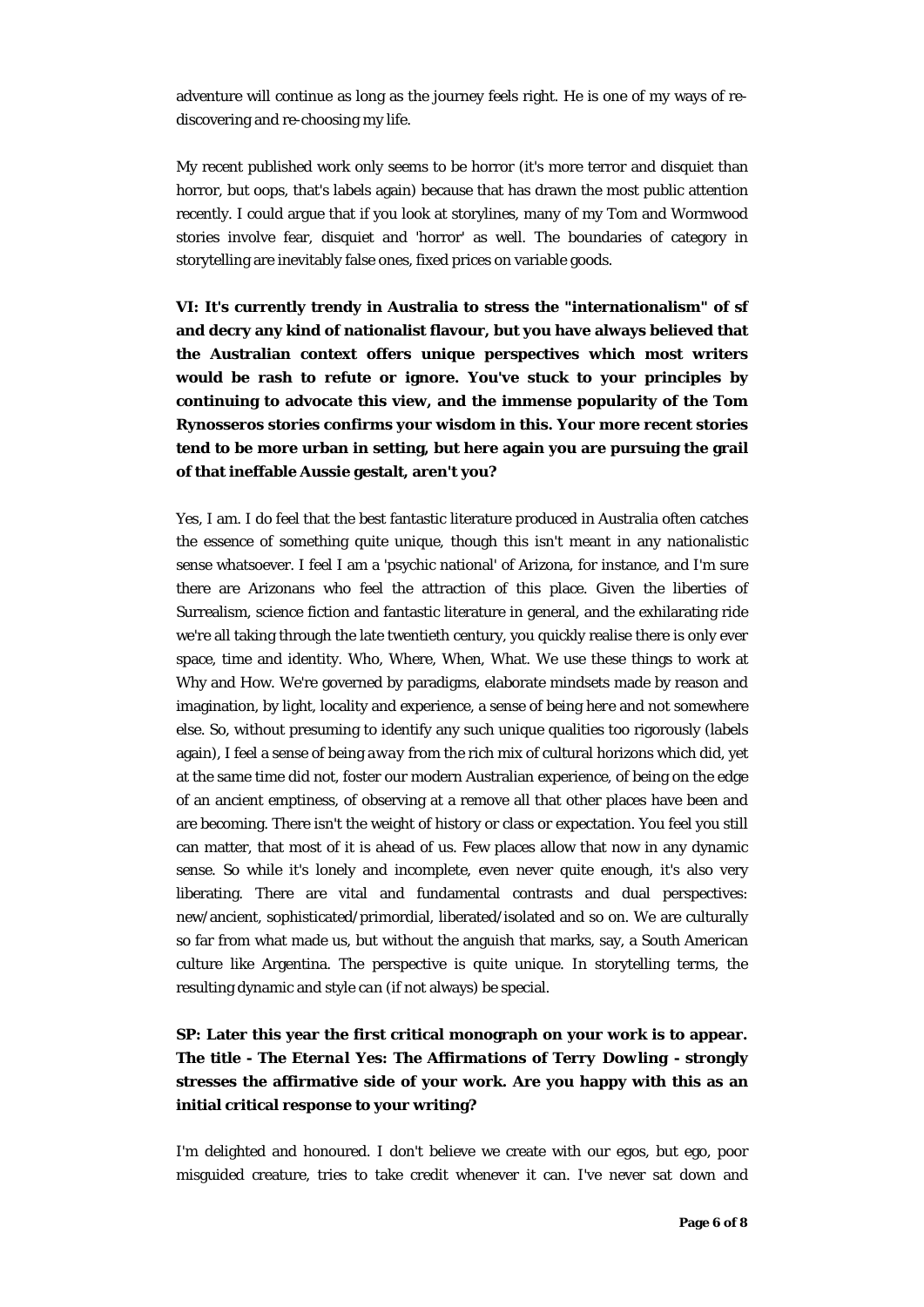planned my stories as affirmations. That's the gift of the self to the self. Again, Patrick White comes to mind. Such a crusty, curmudgeonly man, but, oh, the constant return to the transformation, the transcendence, the becoming more you find in his work, themes pursued almost in spite of himself.

**SP: But you must have some reservations about the notion of "affirmation"? Surely "exploration" is a constant feature of your work, and the kind of inability to affirm that arises from the open-minded approach of the explorer. When so much of your work resists closure, how much can it affirm?** 

I'm probably the wrong person to ask about this. We don't need to be told again and again what we do wrong, how we fail, how we mean nothing before oblivion and an oblivious cosmos but those fleeting things we leave with others with a desperate 'Remember Me' attached. It's always there, so insistent. We need to know that, sure, there's entropy, there's the Big Bang and the sun burning itself away, but, hey, look, we're getting by, man, we're doin' fine. We're made for here and, despite the wrongheadedness, the ecological abuse and opportunism, the cynicism and desensitisation, there's still the green surge and renewal and kinship and possibility. The way we're designed shows me that. Sure, you can reduce compassion to the brain firing a certain way, reduce rapture to hormones and genetic predispositioning, but look at what we do in spite of those practical explanations. Some writers are, by nature, bleaker, more reductive, more pragmatic, less generous, more existentialist, many of them more instructive and effective as futurists. I'm about a different task, or rather the same task in a different way. I guess I'm more like Stubb in *Moby Dick* when he says: "I know not all that may be coming, but be it what it will, I'll go to it laughing." Maybe that's why I have an affinity for the Fool card in the Tarot and all that it represents, and why two of my major characters, Tom Rynosseros and Hollis Green, have lost their memories and are charmed fools rediscovering their worlds. To paraphrase a famous T.S. Eliot quote about the proper end of all our exploring: you *must* go home again.

**VI: A story like "Stoneman" is a good example of the way you generally resist closure in your stories. The storyline is self-contained, with the central predicament resolved, but throughout the story there has been a strand of imagery which likens the Stoneman to a kind of Christ-figure, and the reverberations of this echo far beyond closure. This is obviously a difficult question, but for you as author what do you think (or hope) such "echoing reverberations" achieve?** 

Again, it makes our lives larger if only by reminding us of what our humanity has been and what it can be again. In the smallest acts we echo the greatest. Once we grasp why the Arthur mythos endures, the Robin Hood mythos, those of Sophia and Christ, Mary Magdalen and Gandhi, we begin to find resonances, pleasing echoes, in our own smallest acts. We're told the unexamined life is not worth living, yet, often because of ego, we get in the way of knowing ourselves, meeting ourselves, tuning ourselves. We have to go home, we have to reconsider, we have to re-make for closure to work. It happens at the self, not necessarily in the story. The story can stay open, resonating,